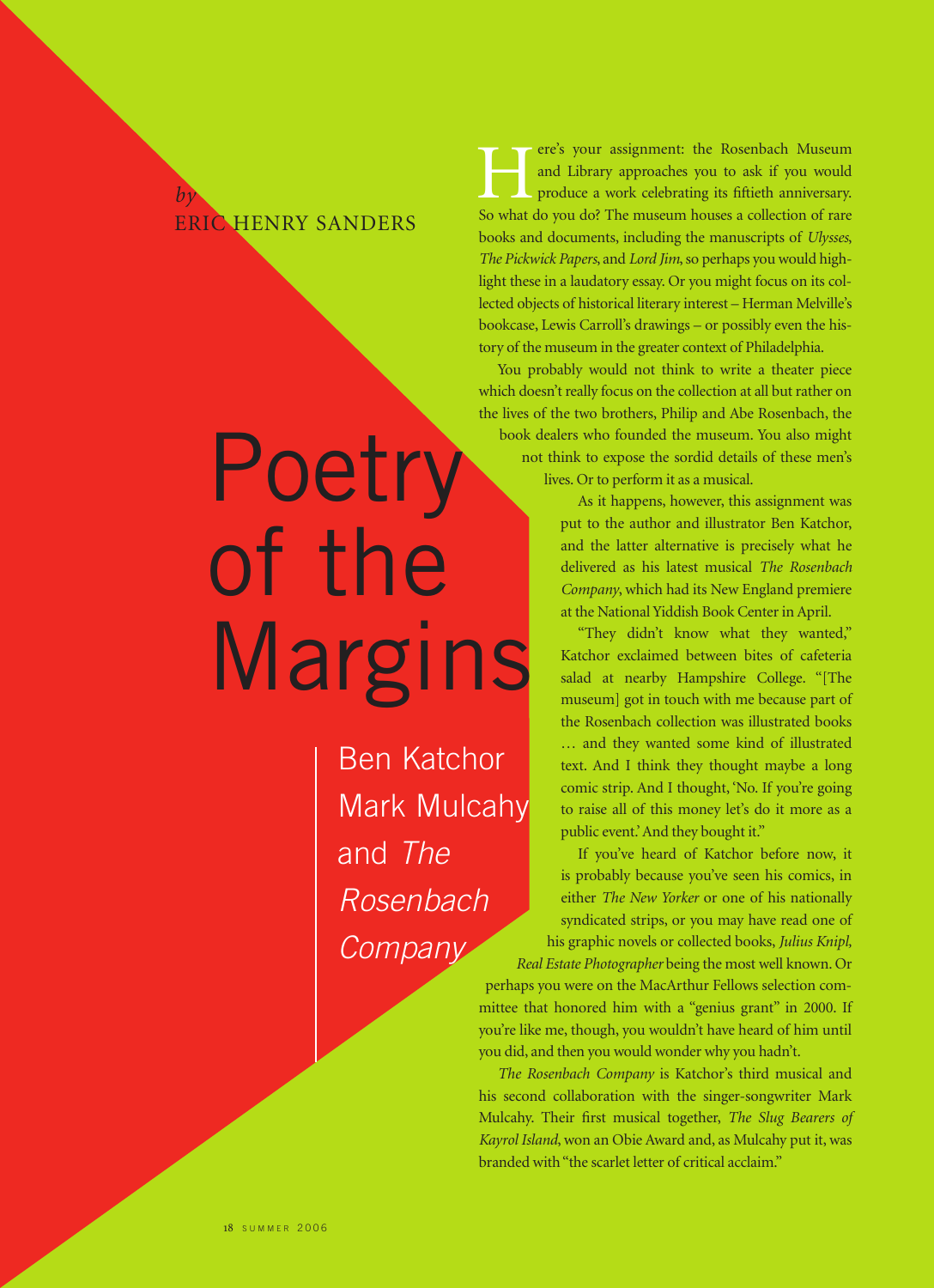In the collaborative process, Katchor provides the book and drawings, and Mulcahy the music. "Collaboration should be two people adding to one thing, which transcends what one person could do,"Katchor elaborated."The result is something that I couldn't do and something beyond both of us. That's a good collaboration. A bad collaboration is some watered-down version of two people." Later, Mulcahy added

said, this kind of handling of text would work in a play, in a music piece."Which brings me to the problem of genre.

For convenience, I lied when I called the play a musical. It was described to me before I saw it as "a music piece," "a play," "a theater piece," "a rock opera," "a kind of show, musical." Katchor himself called it a light opera, referencing Gilbert & Sullivan and Offenbach: "In a strange way [our



that the members of the band, too,"deserve a lot of credit for the arrangement."

Katchor discovered Mulcahy when he saw him performing at a club in lower Manhattan. As one unnamed source recalls, "When Ben first heard Mark, he was kvelling, and he just never stopped." In Katchor's words,"What interested me in Mark's music is how he set human speech to music. Which is what pop music does really well. A good pop musician is singing the lyrics of his songs. I heard Mark and I shows] are more like opera – early opera – where everything is sung. We don't even have recitative."

In short, *The Rosenbach Company* is what happens when a group of spectacularly talented people are gathered in a room, doing something unusual. If good art is all about contrasts, *The Rosenbach Company* delivers the goods. It's a study in combining high and low art, and the result is wonderfully harmonious. The story is told only through music, but it's not what one would really think of as opera, because the music is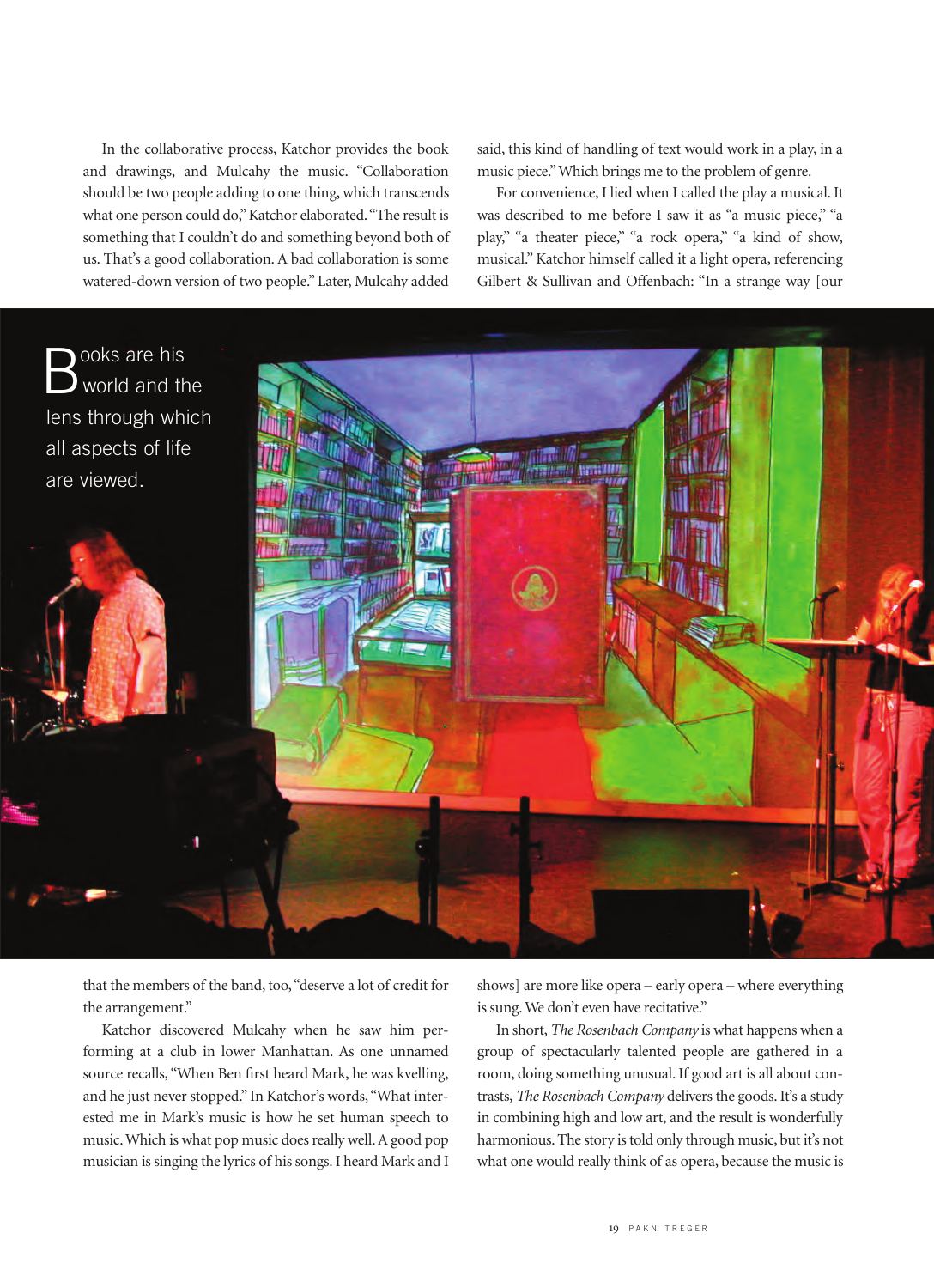pop. As Katchor put it, "The opera tradition got split off and started torturing human speech – so much that you can't do an English language opera without subtitles." But the play isn't really a rock opera, either; it has none of the camp that a "rock opera" would imply. It's more of an indie-rock opera, demonstrating the way opera was meant to be – or would be if it were still populist."Most shows are several times, the story itself is more important than the method by which it's conveyed. "The difference is most operas today are musician-driven," Katchor mused. "The composer hands this score to a director and a musical director, and the directors are *really* not encouraged to go back to the composer and say 'this doesn't work theatrically. Rewrite it.' They have this given: to try to make it



over-produced," he continued. By contrast,"this is a really basic thing: there's a band and singers, and this thing that's like a picture book.…The more stuff you pile on the less the viewer has to get engaged." At the same time, their medium makes use of an entire history of storytelling – from representational art, to spoken language, to music, to moving picture. It has all the interactive qualities of vaudeville, music hall, silent film, and popular concert, so perhaps it is a new version of theater, for our time.

However, as both Katchor and Mulcahy emphasized

work. Mark wants this to work as a story, not a piece of music in his mind. It's very different."

And what it turns out to be is also deceptively simple: Katchor's projected images, sometimes with a bit of simple animation, and live music. The projectionist follows the score and changes the projected image according to the music. The drawings are vivid red, blue, yellow, green watercolors over pen and ink, and as with Katchor's other illustrations, the world is often viewed at odd angles, from behind bookshelves or through open doors.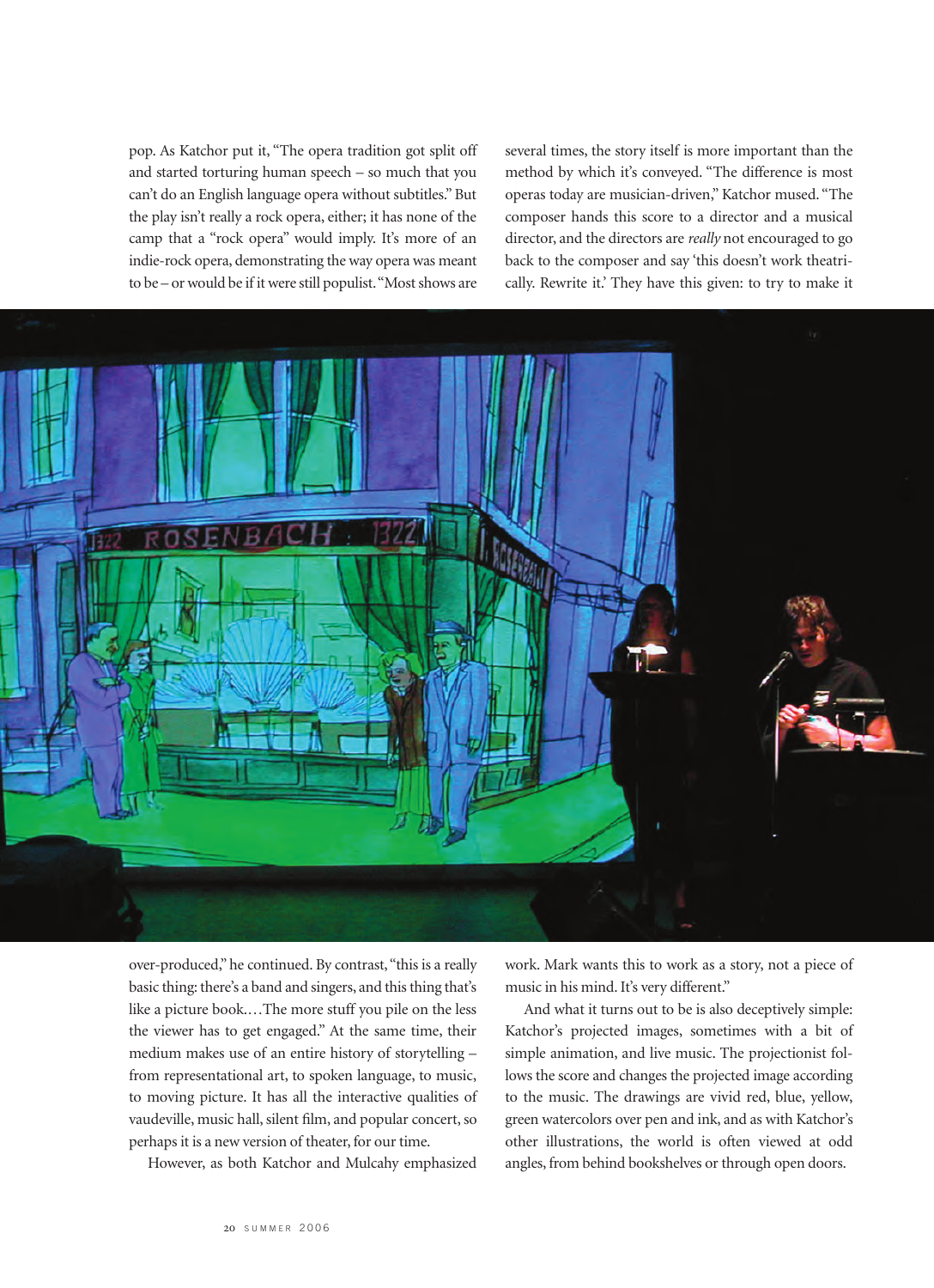Katchor knows about the obsessions of the collector. "I used to love to buy books, self-published crack-pot books, that no publisher would touch."

**W** hen I arrived for a rehearsal the day before the performance at day before the performance at the Yiddish Book Center, a large screen already hung downstage center in the Applebaum-Driker Theater, taking up two-thirds of the stage. Arranged beside the screen were three microphones. I counted the band members: four. The musicians and singers hadn't taken their places. I counted the instruments: ten. Acoustic guitar, electric guitar, bass guitar, two saxophones, clarinet, piano, keyboards, violin, drums. Later Mark added to this total, playing a cowbell and harmonica. When I tell you that

the band also sang, you will have a good sense of how hard they were working.

Katchor watched from the aisle, his hands in his pockets. He wore a green-gray wool crewneck sweater, blue-collared shirt, black jeans, brown shoes. His disheveled preppiness stood in marked contrast to the ur-hipness of the band – Brian Marchese, Henning Ohlenbusch, Dave Trenholm, and Catherine McRae – who sported an assortment of mix-and-match ripped jeans, artful t-shirts, wool skullcaps, clunky glasses, and tastefully retro sneakers. If you've ever been to a bar in Williamsburg, Brooklyn, you'll recognize the style. However, Mulcahy informed me that the musicians are mostly local. "They all have their own albums," and added with an implied sigh, "All have other jobs." If these talented musicians are a representative sample, it doesn't seem so far-fetched to imagine Northampton one day acquiring the kind of national reputation for music enjoyed by an Athens, Georgia, or a Chapel Hill, North Carolina.

Because the show had already been produced in Philadelphia and New York, the rehearsal consisted mainly of a run-through, conveying to the newer performers various subtleties of the show. Mulcahy doesn't use sheet music, so any tweaking had to be demonstrated: first Mulcahy would sing a passage and then the singer would try to replicate his phrasing. Katchor explained, "Mark sings through it the first time, that's the perfect version of the show. And then it's getting the other actors to do that. And sometimes they improve it, but it's mainly getting the actors to do that, to sing the lines."

To orient Mollie Weaver (*Narrator* and *Isabella Rosenbach*) when to begin the first number, Katchor

directed, "There's the last blue book, and when that goes off screen you can start. Now, Mollie, watch that." She did. The book went off screen and she began to sing, her voice clear and beautifully resonant:

*A baby / sat upon a Turkish rug / in Philadelphia / in the nineteenth century. Its mother looked the other way / and the baby put a book into his mouth / to teethe upon a corner of / a book of English poetry. Until the mother saw and gently / pulled the book away. / What did a book taste like / in the nineteenth century / in Philadelphia?*

The baby is Abe Rosenbach. He is the youngest son of seven children born into a prosperous Jewish family. After he finishes teething on the corner of a book, he learns to read on his mother's knee, is sent to college by his oldest sibling (the aforementioned Philip), and there embraces headlong his "unmentionable disease": bibliophilia. "Those are well-documented lives," said Katchor of researching the brothers' story. "Because they kept every scrap of paper from their lives, from their childhoods. Their mother kept it and then they kept it, so that you know too much. There's too much material. It's an entire life – lives – laid out moment to moment. So the thing was whether it would be a life story, or an incident in their life. And it seemed that the story had to be: 'what happens to you when you become infected by this and then you become the biggest book dealer in the world?' And it had to be a Life Story. So it goes from his birth – Abe's birth – to his death.…And death plays a big part in book collecting because books outlive you. Collectors depend upon people dying. So that became the story. A life. A condensed life in two acts."

Later he elaborated wistfully, "I want him [Abe] to be able to jump off the Eiffel Tower, but you can't do that. He does other things – has his own incidents." As with much of what Katchor said to me, this was delivered with the vocal equivalent of a shrug, implying,"I wish it were otherwise, but what can you do?"

As sung by Mulcahy, Abe is sincere and bookish until too much success corrupts him. He is a doted-upon child, and when given the chance, he becomes an inventive entrepreneur. Books are his world and the lens through which all aspects of life are viewed: from earliest life, when infants physically threaten books with mistreatment, to death and the legacy of book collections. Abe's relationships with women, too, are subordinate to books: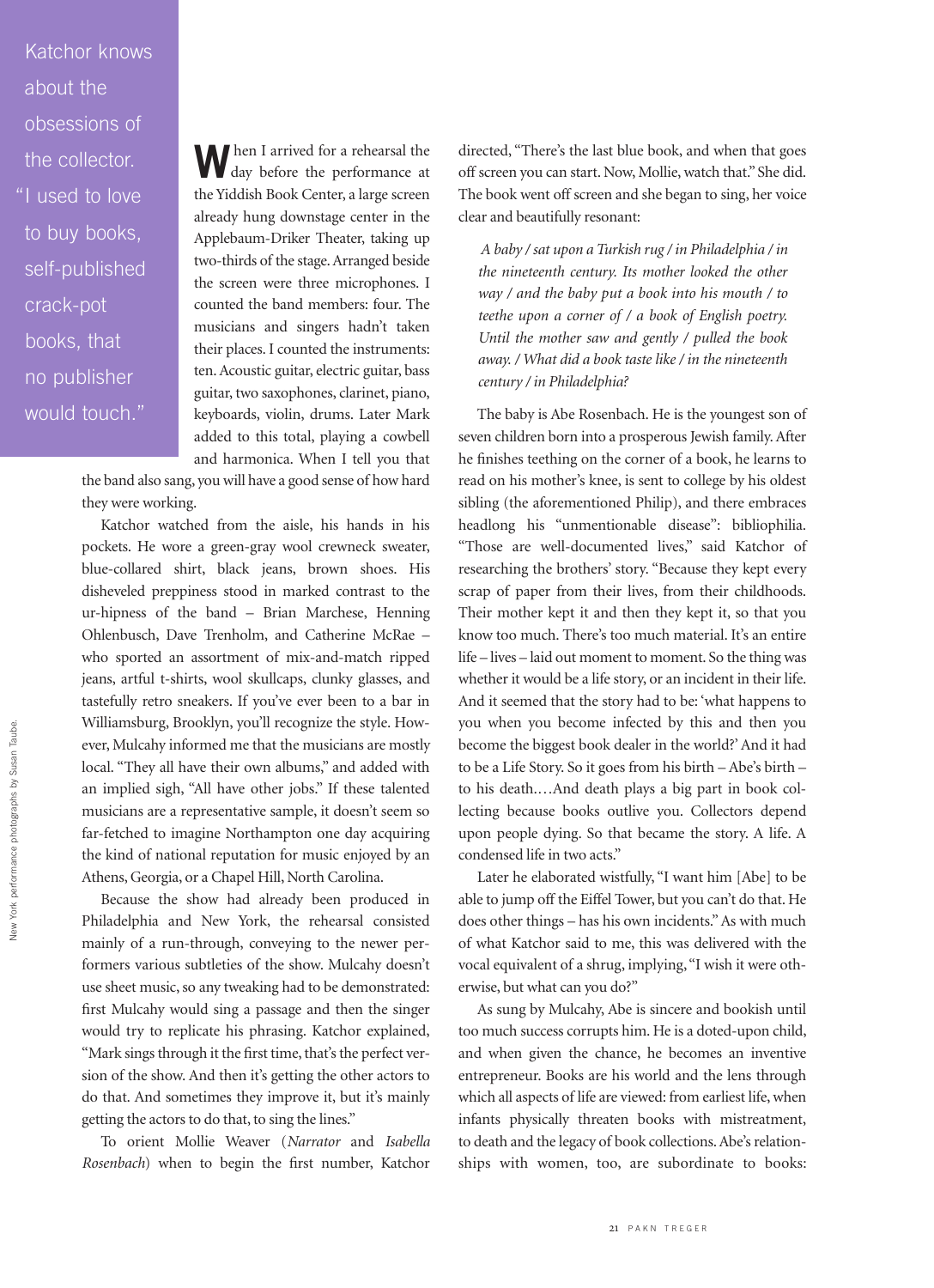sexuality is perversely pulled from the pages of the Marquis de Sade. Mystery is rung from *The Black Mask* magazine. And ultimately,Abe is drawn into drink and scandal over the disputed authenticity of an uncut first edition of *Tom Jones*.

By contrast, Philip, as sung by Ryan Mercy, revels in abundant vanity. He is all mustache wax and yellow cambric trousers. And when he croons of love it is prompted by Isabella Fishblatt's admiration for the way his "pants flap in the ocean breeze."

Katchor realizes these characters with the same astute articulation he brings to his drawings. He is an extremely skilled storyteller, focusing the endless possibilities of Abe's entire life story into a clean narrative. Abe's rise and fall is at the heart of this plot, and he offers a range of emotions and tints to portray his life. This rising and falling progresses with such remarkable ease you might not notice how smoothly you are carried along by the narrative flow, except for a few moments when Katchor deliberately exposes the dramatic mechanism behind the clock-face. The best example is an Act I cliff-hanger to make Pearl White proud: Abe is transporting a Shakespearean folio back to Philadelphia in a specially designed crate when a porter drops the crate onto the train tracks as a train rapidly approaches. Abe is helpless to save it, and calls down Shakespearean curses on the head of the hapless porter: "Thou bitch-wolf's son, can you not hear?""Thou hast no more brains in thy head than I have in my elbow." As Abe's invective becomes a mournful plea to save the books – "Won't somebody help me?" the curtain falls and an intermission fraught with tension is upon us. Then, in one of the show's funniest moments, as Act II begins Katchor dashes off a resolution and, with a knowing wink, continues with the real story at hand.

When Mulcahy performs he seems entirely at ease. There is a fluid confidence in his voice and the two other main singers, Mercy and Weaver, both have lovely and personable voices which exceed their task. In rehearsal the trio would often laugh after completing a song, seemingly either at the solemnity of the song itself, the silliness of the song itself, or some combination of general enjoyment with each other and the event. Again, as with Katchor, I had a feeling of both being in on a secret – I have discovered something rare and exciting – and a vague feeling that perhaps I had been living in ignorance and that other people have been enjoying all this great stuff unbeknownst to me. I was even more impressed when I later learned that Mollie Weaver had only been working with the rest of the group for two days. She had learned the music from a recording, and they were only

now assembled for the performance. And, if you needed further proof that you are dealing with highly capable people, you need look no further than the fact that during the rehearsal Mark was able to write notes to himself in a brown flip-book while singing. Not between verses either.

**The music, like the story, is deceptively simple and difficult to describe. If you shook up Morphine, Yo La Tengo,** cult to describe. If you shook up Morphine, Yo La Tengo, Poi Dog Pondering, mid-career Beatles, Tom Waits, and Nick Drake, and crossed it with Edwardian popular musichall music – you might get close. But what's more important than the exact source is the complexity of the experience conveyed by a series of contrasts and contradictions. The words carry the same kind of distancing irony that you

might find in Beck or Ben Folds – the kind that makes you laugh at their wittiness at the same time you're tapping your foot to the music. However, there is a pathos carried through the lyrics which is inviting and genuine. And still Mulcahy manages to combine erudition with the surprising trick of actually telling a story.

"It's somewhere between a circus and vaudeville show."

The confluence of the project and its performance at the Yiddish Book

Center could not have been more appropriate. Katchor is someone who knows a good deal about the obsessions of the collector. "I used to love to buy books, self-published crack-pot books, that no publisher would [touch].… Basically books and printed things that I knew that I couldn't find in a library."And his interest in Yiddish culture can be traced back to his own childhood: he grew up in a Yiddish-speaking household in Brooklyn – he was born in Bedford-Stuyvesant opposite Tompkins Park, then lived on East Second and Church Avenue. His father listened to the great Yiddish singers of the day and owned a collection of 78s. Katchor is also versed in Yiddish theater, which he described as starting out "as an evening of songs. And then somebody said,'well let's sing a few songs together.' It began as variety. An evening of songs, jokes." He elaborated on the cultural ubiquity of Yiddish theater, which he describes as a parallel world to Broadway:"Somebody growing up in New York, like my mother, she could choose: am I going to a show on Second Avenue tonight or am I going to go to a Broadway show? And she always liked the Yiddish shows better.…All of those people came from Europe, and [the Yiddish shows] had a more European sensibility." When I